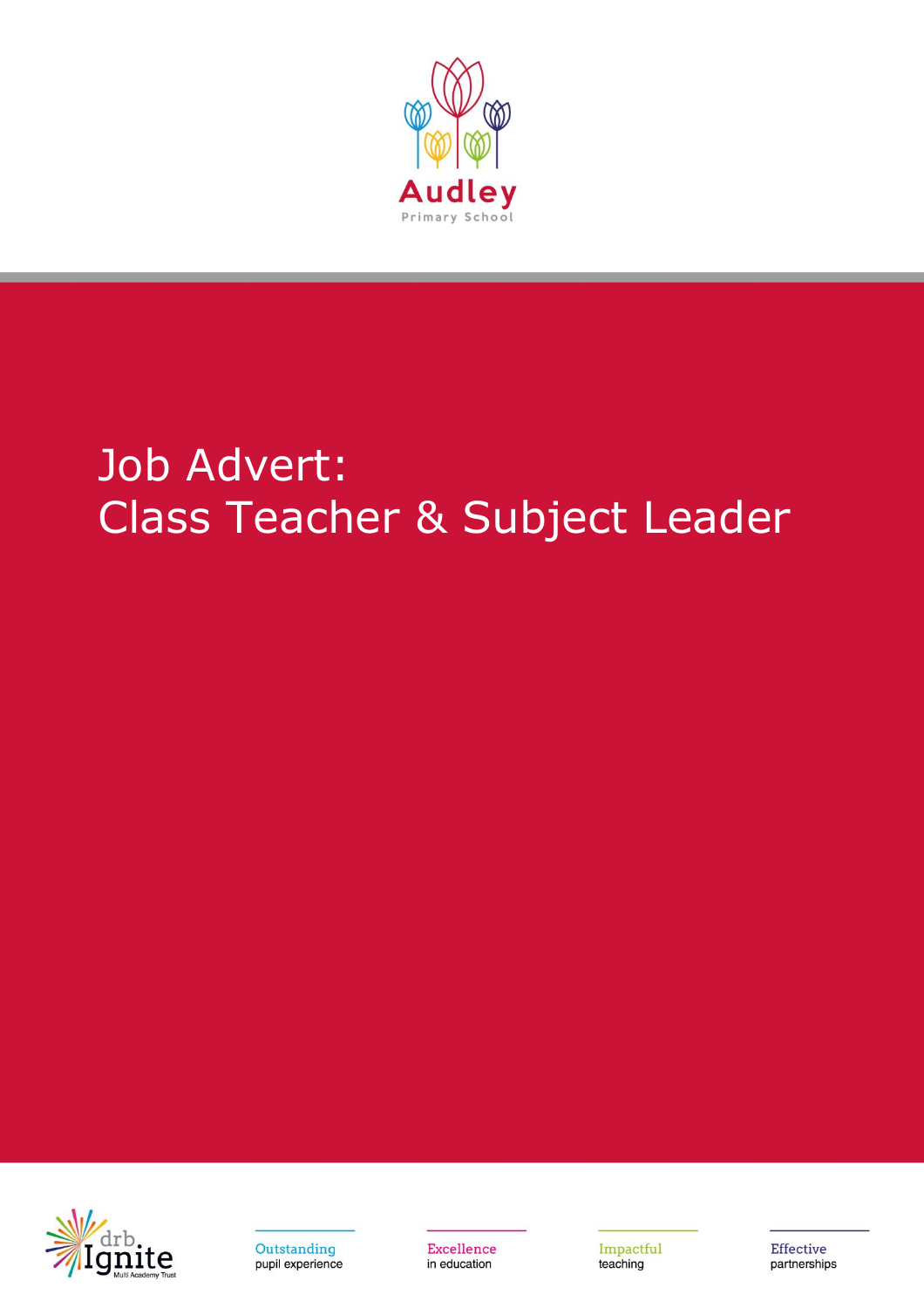

## Class Teacher & Subject Leader

Teacher Pay scale + TLR2b (£4,373 per annum) (position on the pay scale dependent on experience)

Audley Primary School, Audley Road, Birmingham, Tel 0121 464 3139

enquiry@audley.drbignitemat.org

Headteacher: Miss J Harris

### **Are you an outstanding and resilient teacher with strong leadership skills? Someone who can support and inspire others to be the same?**

If the answer is yes, then this exciting post may be the next step on your career ladder.

While leading by example and demonstrating outstanding classroom practice as a class teacher, you will have the opportunity to lead History and Geography across the school.

You will be responsible for the leadership of Geography and History supporting the Senior Leadership Team to develop whole school strategy, to ensure all learners across the school, experience the great Geography and History teaching they deserve. You will be innovative, creative, and outstanding in all that you do, but most importantly, you will be able to realise this potential in others.

#### **We will offer**

- $\checkmark$  A supportive and nurturing Senior Leadership Team.
- $\checkmark$  Leadership skill development for your subjects.
- $\checkmark$  The opportunity to make a difference in the lives of disadvantaged children.
- ✓ The benefit of being part of a multi-academy trust, offering the support of experienced colleagues across our schools and greater opportunities for career progression.
- $\checkmark$  Supportive and hardworking colleagues.

drb Ignite MAT is an ambitious multi-academy trust, which currently comprises of nine schools, and is committed to safeguarding and promoting the welfare of



Excellence in education